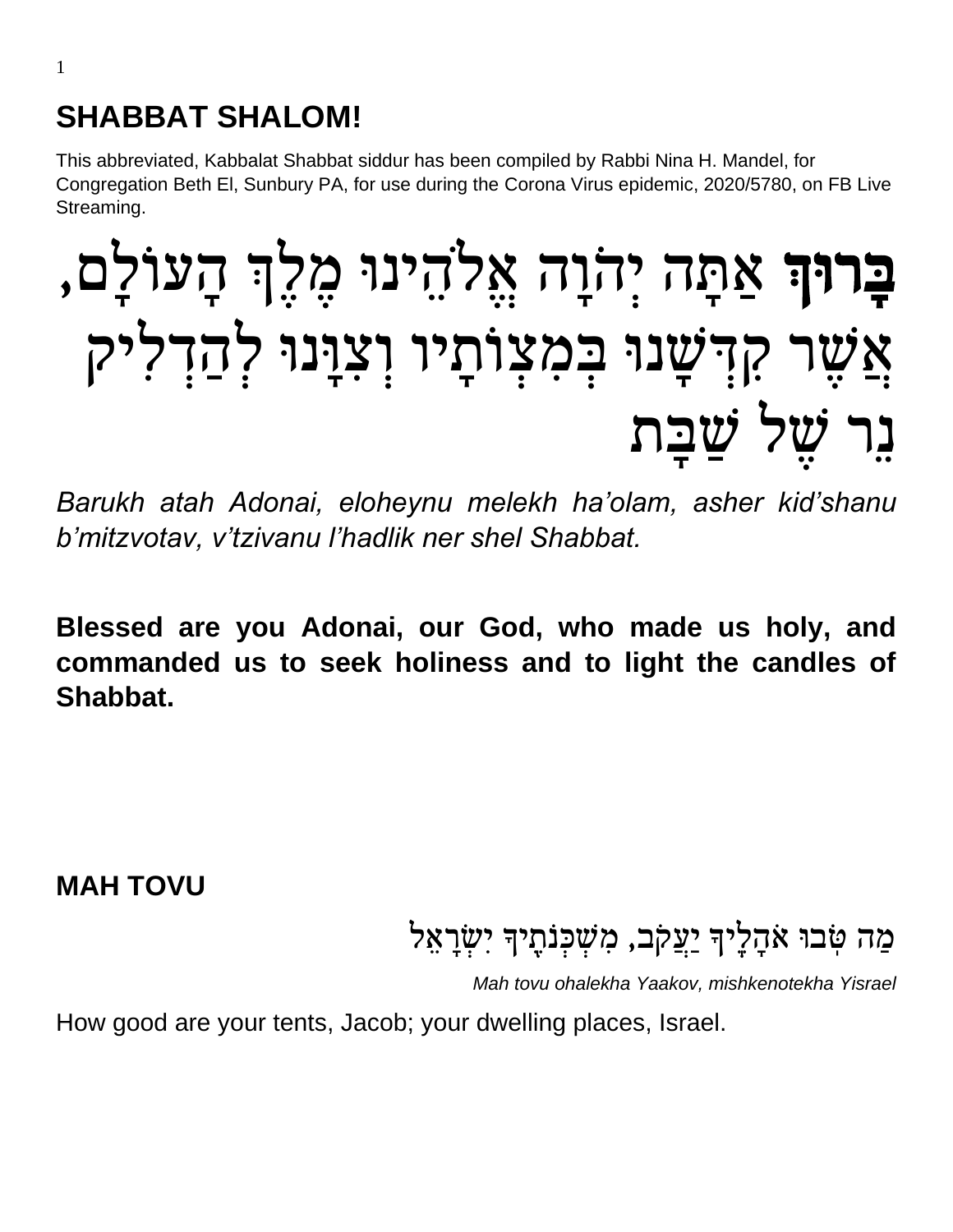#### **SHALOM ALEICHEM**

שַׁלוֹם עֲלֵיכֶם מַלְאֲכֵי הַשָּׁרֵת מַלְאֲכֵי עִלְיוֹן מִמֶּלֶךְ מַלְכֵי הַמִּלָכִים הַקַּדוֹשׁ בַּרוּךְ הוּא בּוֹאֲכֶם לְשָׁלוֹם מַלְאֲכֵי הַשָּׁלוֹם מַלְאֲכֵי עָלְיוֹן מִמֶּלֶךְ מַלְכֵי הַמִּלַכִים הַקַּדוֹשׁ בַּרוּךְ הוּא בַּרְכוּנִי לְשַׁלוֹם מַלְאֲכֵי הַשַּׁלוֹם מַלְאֲכֵי עָלְיוֹן מְמֶלֶךְ מַלְכֵי הַמְּלַכְים הַקַּדוֹשׁ בַּרוּךְ הוּא צֵאתִכֵם לְשָׁלוֹם מַלְאֲכֵי הַשַּׁלוֹם מַלְאַכֵי עַלְיוֹן מְמֶלֶךְ מַלְכֵי הַמְּלַכְים הַקַּדוֹשׁ בַּרוּךְ הוּא

*Shalom aleichem malachei ha-sharet malachei Elyon, mi-melech malachei ha-melachim ha-Kadosh Baruch Hu. Bo'achem le-shalom malachei ha-shalom malachei Elyon, mi-melech malachei ha-melachim ha-Kadosh Baruch Hu. Barchuni le-shalom malachei ha-shalom malachei Elyon, mi-melech malachei ha-melachim ha-Kadosh Baruch Hu. Tzeitechem le-shalom malachei ha-shalom malachei Elyon, mi-melech malachei ha-melachim ha-Kadosh Baruch Hu.*

Peace be with you, ministering angels, messengers of the Most High, Messengers of the King of Kings, the Blessed Holy One.

Come in peace, messengers of peace, messengers of the Most High, Messengers of the King of Kings, the Blessed Holy One.

Bless us with peace, messengers of peace, messengers of the Most High, Messengers of the King of Kings, the Blessed Holy One.

Go in peace, messengers of peace, messengers of the Most High, Messengers of the King of Kings, the Blessed Holy One.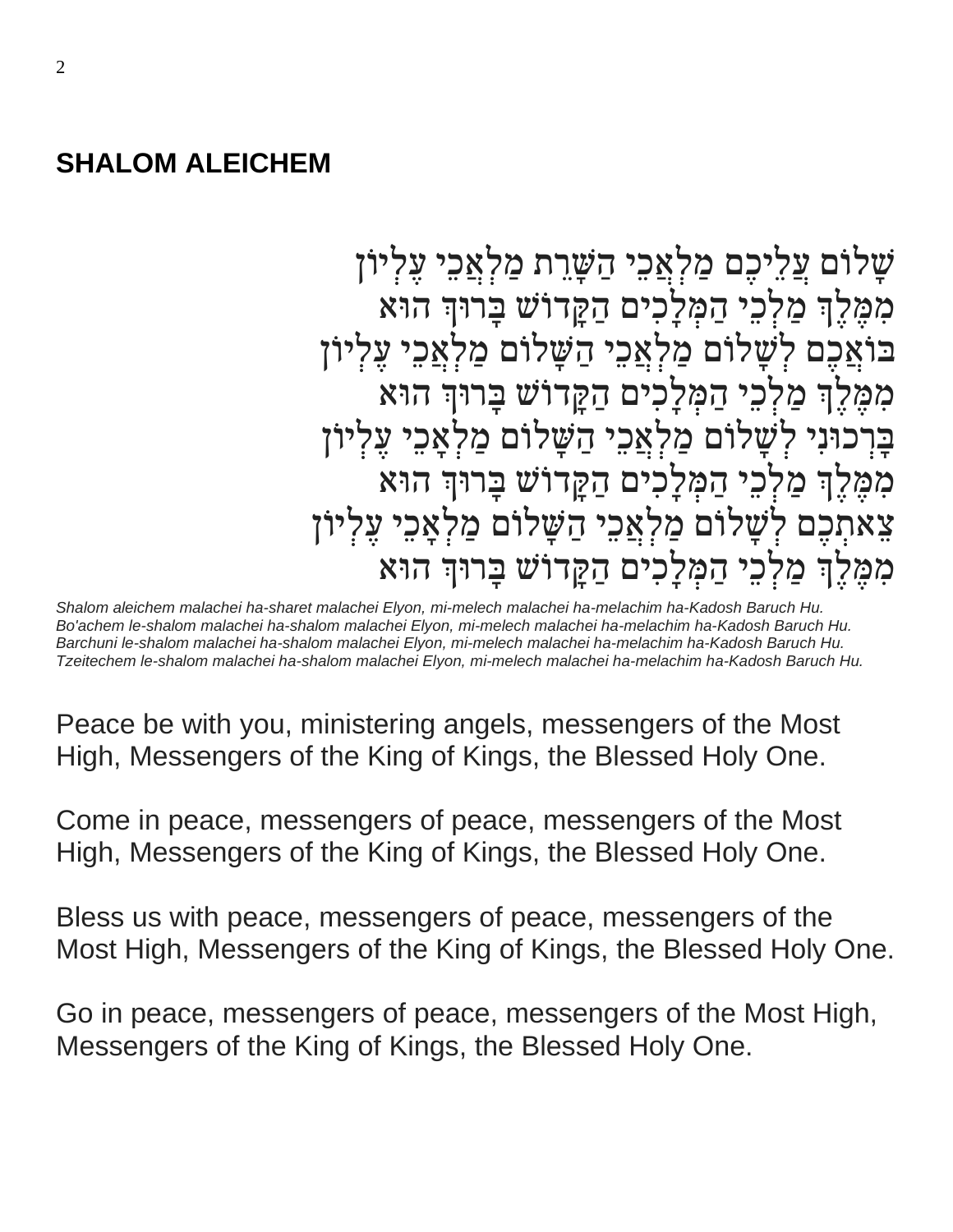## **PSALM 92, for Shabbat**

צַ דִ יקְכַתָּ מָּ רְיִ פְ רָּ ח כְ אֶֹּֽ רֶ זְבַ לְ בָּ נוֹ ןְיִ שְ גֶה: : שְׁתוּלִים בְּבִית יְיָ ּעֹוֹד יְנוּבוּן בְּשֵׂיבָה החוות הַ דְּשָׁנִים וְרַעֲנַנִּים יְהִיוּ : לְהַגִּיד כִּי יַשָׁר יִיַ יִּ צִוּיְרִי וְלֹאָ עֲוְלַתַּה בּוֹ.

*Tzadik katamar yifrah, ke'erez balvanon yisgeh. Shetulim beveyt adonay, behatzrot eloheynu yafrihu. Od yenuvun beseyvah, deshenim vera'ananim yihyu. Lehagid ki yashar adonay, tzuri velo avlatah bo.*

The righteous will flourish like the palm tree, they will thrive like the cedar of Lebanon. Planted in the house of the Lord, they will flourish in the courts of our God. Even in old age, they will bear fruit, retaining their vigor and their strength, proclaiming that the Lord is just, My Rock, in whom there is no unrighteousness.

#### **SHEMA**

# יְשָׂרָאָל, יִי אֵלְהֵינוּ, יִי

*Shema Yisrael Adonai Eloheynu, Adonai ekhad*

# Listen, Israel: Adonai is our God, Adonai is One

בִּרוּךְ שֵׁם כְּבוֹד מַלְכוּתוֹ לְעוֹלַם וַעֲד.

Blessed is God's holiness forever. **Barukh shem Barukh shem** 

*k'vod malkhuto l'olam va'ed*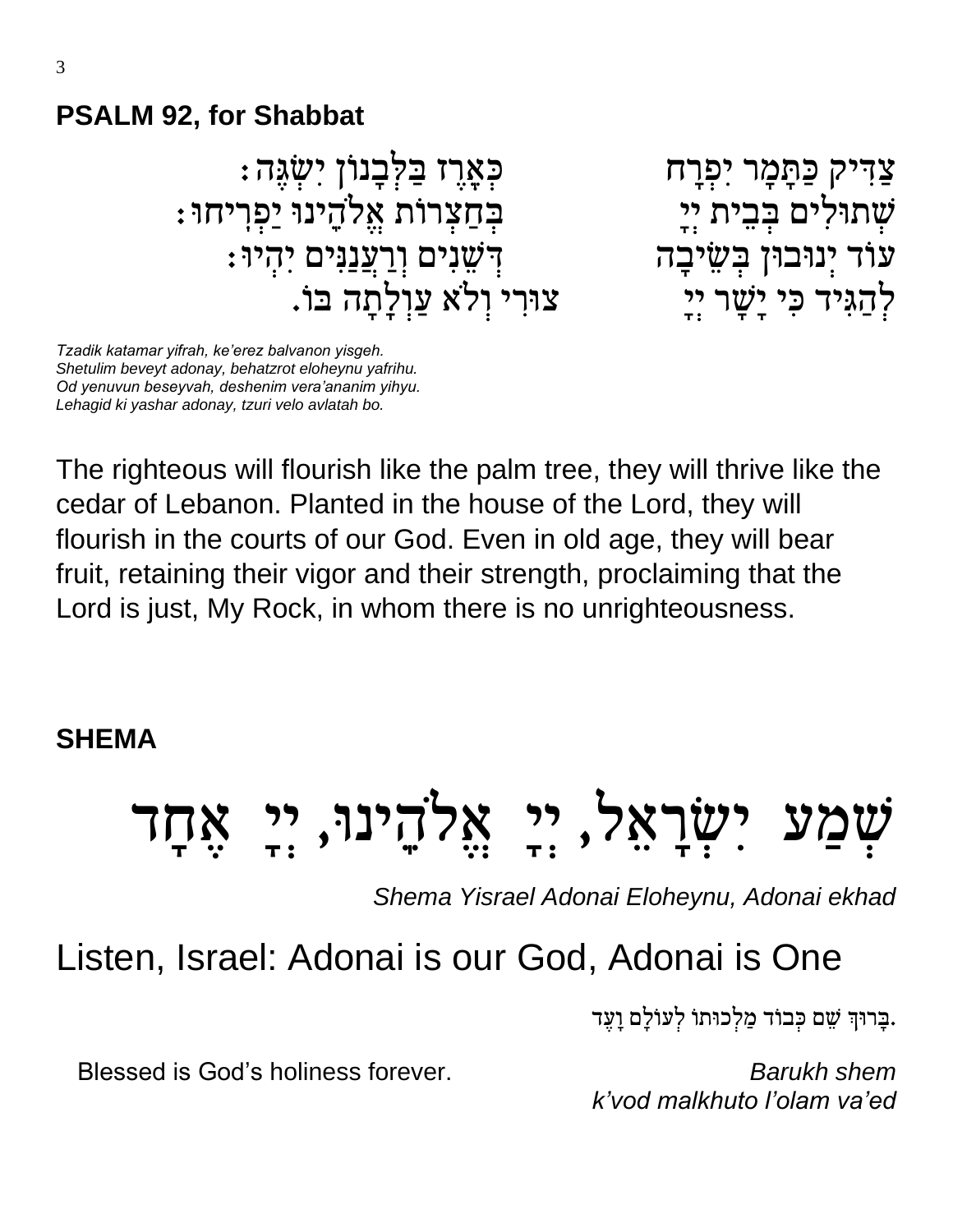## **VAHAVTA**

וְאָהַבְתָּ אִת יְיָ אֱלֹהֶיךָ, בְּכָל לְבָבְךָ, וּבְכָל נַפְשְׁךָ, וּבְכָל מְאֹדֶךָ. וְהָיוּ ְהַדְּבָרִים הָאֲלֶה, אֲשֶׁר אָנֹכִי מְצַוִּךְ הַיּוֹם, עַל לְבָבֶךָ. וְשָׁנַּנְתָּם לְבָנָיךָ, וְ דִבַּרְתָּ בָּם, בְּשִׁבְתְּךָ בְּבִיתָךָ, וּבְלֶכְתְּךָ בַדָּיֶרְןּ, וּבְשָׁכְבְּךָ, וּבְקוּמֶךָּ. ּוקְ שַ רְ תָּ םְלְ אוֹ תְְעַ לְיָּדֶֹּֽ ָךְ,וְ הָּ יּוְלְ טֹ טָּ פֹ תְבֵ יןְְעֵ ינֶֹּֽ יָךְּ.וכְ תַ בְ תָּ םְְעַ לְמְ זֻזוֹ תְ ַבִּיתִךְ וִּבְשַׁעַרִיךָ

*V'ahavta yet Adonai Elohekha, bkhol l'vavkha, uv'khol nafsh'kha, uv'khol m'odekha. V'hayu had'varim ha'eyleh, asher anokhi m'tzav'kha hayom al l'vavekha. V'shinontam l'vanekha, v'dibarta bam b'shiv't'kha b'vey tekha, uv'lekht'kha vaderekh, uv'shokh'bkha uv'kumekha. Uk'shartam l'ot al yadekha, vhayu l'totafot beyn eynekha. Ukh'tavtam al m'zuzot beytekha uvisharekha.*

You shall love the Adonai your God with all your heart, with all your soul, and with all that you have in you. You shall take to heart these words which I command you today. You shall be careful to teach them to your children when you are home, when you are away, when you go to bed at night, and when you get up in the morning. Make them a sign on your arm and a reminder above your eyes. Write them on the doorposts and gates of your homes.

#### **MISHEBERAKH** (Adapted from Debbie Friedman)

#### *MiSheberakh avoteinu, mkor habrakha, l'imoteinu*

May the Source of Strength who blessed the ones before us, help us find the courage and make our lives a blessing. And let us say: Amen

## *MiSheberakh imoteinu mkor habrakha, l'avoteinu*

Bless those in need of healing, with *refuah sh'leyma*, the renewal of body, the renewal of spirit, and let us say: Amen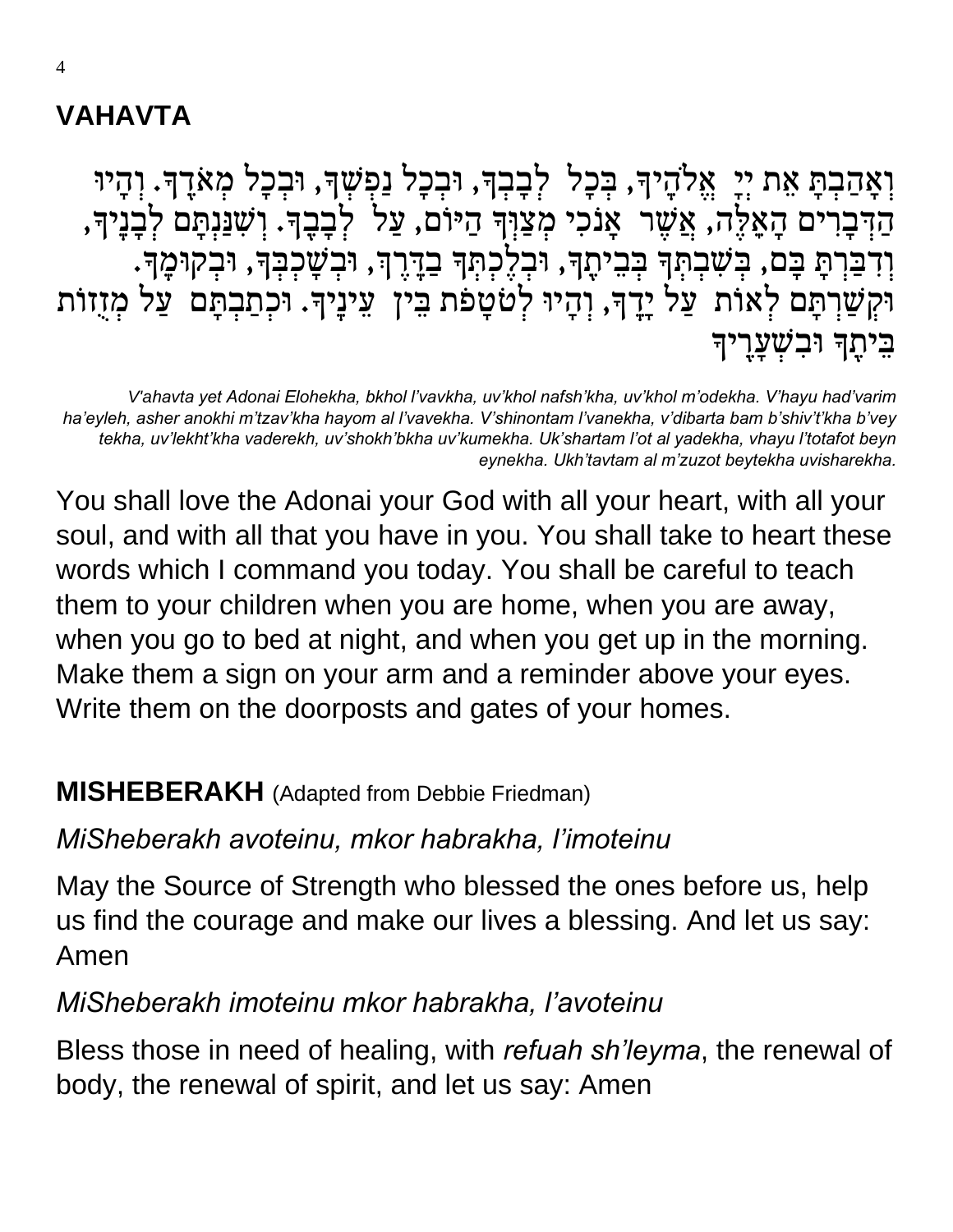## **VESHAMERU**

# וְשָׁמְרִוּ בְנֵי־יִשְׂרָאֵל אֶת־הַשַּׁבֵֶּת לַעֲשׂוָׂת אֶת־הַשַּׁבֵֶּת לְדִׂרֹתָם בְּרִית עוֹלַם : בִינִי וּבִין בִּנֵי יִשְׂרָאֵׂל אָוֹת הִוא לִעֹּלַם כִּי־שֵׁשֶׁת יָמִים עֲשֶׂה יִיָ אֵת־ ּהַשָּׁמַיִם וְאֵת־הָאָׂרֵץ וּבַיּוֹם<sup>י</sup>הַשִּׁבִיעִ*יׁ שָׁבֵ*ת וַיִּנָּפָּשׁ:

*Veshameru b'nei Yisrael et haShabbat la'asot et hashabbat l'dorotam berit olam. Beyni uveyn b'nei Yisrael ot hi l'olam ki sheshet yamim asah Adonai et hashamyim v'et ha'aretz uvayom hash'vi'I shavat vayinafash.*

And the People Israel shall keep Shabbat as a sign of the covenant for all generations eternally. It is an everlasting sign between Me and the People Israel, for in six days Adonai made the heavens and the earth and on the seventh day ceased and was refreshed.

#### **AMIDAH-SILENT REFLECTION**

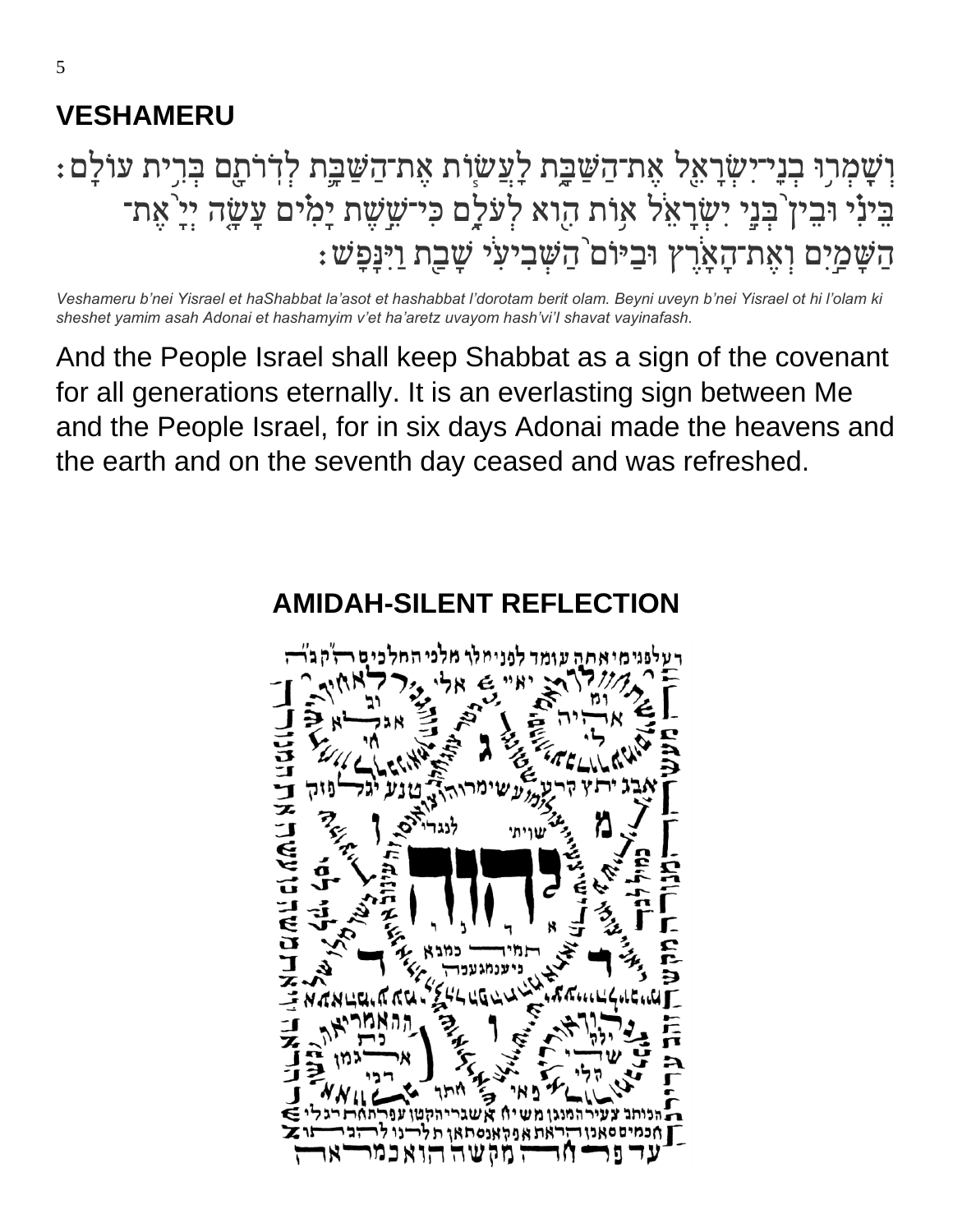#### **Oseh Shalom**

# עֹשֶׂה שָׁלוֹם בִּמְרוֹמָיו, הוּא יַעֲשֶׂה שָׁלוֹם עָלָינוּ וְעַל כָּל*ִ* יִשְׂרָאֵל וְעַל כַּלְ יוֹשָׁבֵי תֵבֵל וְאִמְרוּ אֲמֵן

*Oseh shalom bimromav, hu ya'aseh shalom alyeinu v'al kol Yisrael, v'imeru: Amen*

May the maker of peace in the Heavens make peace for all of us, for all people of Israel and for all who dwell on earth. To that we say: Amen.

## ְְ**Mourner's Kaddish**

יִתְגַּדַל וְיִתְקַדַּשׁ שִׁמֵהּ רַבָּא. בִּעֲלְמָא דִּי בִרָא כִרְעוּתֵהּ, וְיַמְלִיךָ מַלְכוּתֵהּ בְּחַיֵּיכוֹן וּבְיוֹמֵיכוֹן וּבְחַיֵּי דְכָלֹ בֵּית יִשְׂרָאֵל. בַּעֲגָלָא וּבִזְמַן קָרִיב וְאִמְרוּ ָאמֵ ןְ:

יְהָא שְׁמֵהּ רַבְּא מְבָרַךְ לְעָלַם וּלִעַלְמֵי עַלְמַיָּא :

יִתְבָּרַךְּ וְיִשְׁתַּבַּח, וְיִתְפָּאַר וְיִתְרוֹמַם וְיִתְנַשֵּׂא וְיִתְהַדָּר וְיִתְעַלֵּה וְיִתְהַלָּל שְׁמֶהּ דְּקֵדְשָׁא בִּרְיךָ הוּא לְעֲלָּא מִן כָּל בְּרְכָתָא וְשִׁירָתָא, תְּשִׁבְּחָתָא וְנֶחֱמָתָא, <u>ד</u>ְאֲמִירָן בְּעָלְמָא, וְאִמְרוּ אָמֵן: יְהֵא שְׁלָמָא רַבְּא מִן שְׁמַיָּא וְחַיִּים עָלָינוּ וְעַל כָּל יִשְׂרָאִל, וְאִמְרוּ אָמֵן :

עֹשֶׂה שַׁלוֹם בִּמְרוֹמַיו הוּא יַעֲשֶׂה שַׁלוֹם עַלֵינוּ וְעַל כַּל*ִ* יְשָׂרַאֲל, וְאִמְרוּ ָאמֵ ן:

Reader: *Yitgadal veyitkadash shemey raba (amen) be'alma divra hirutey veyamlih malhutey behayeyhon uvyomeyhon uvhayey dehol beyt yisra'el ba'agala uvizman kariv ve'imru amen.*

Congregation: *Yehey shemey raba mevarah le'alam ulalmey almaya.*

Reader: *Yitbarah veyishtabah veyitpa'ar veyitromam veyitnasey veyithadar veyitaleh veyithalal shemey dekudsha berih hu le'ela min kol birhata veshirata tushbehata venehemata da'amiran be'alma ve'imru amen.*

*Yehey shelama raba min shemaya vehayim aleynu ve'al kol yisra'el ve'imru amen. Oseh shalom bimromav hu ya'aseh shalom aleynu ve'al kol yisra'el ve'al kol yoshvey tevel ve'imru amen.*